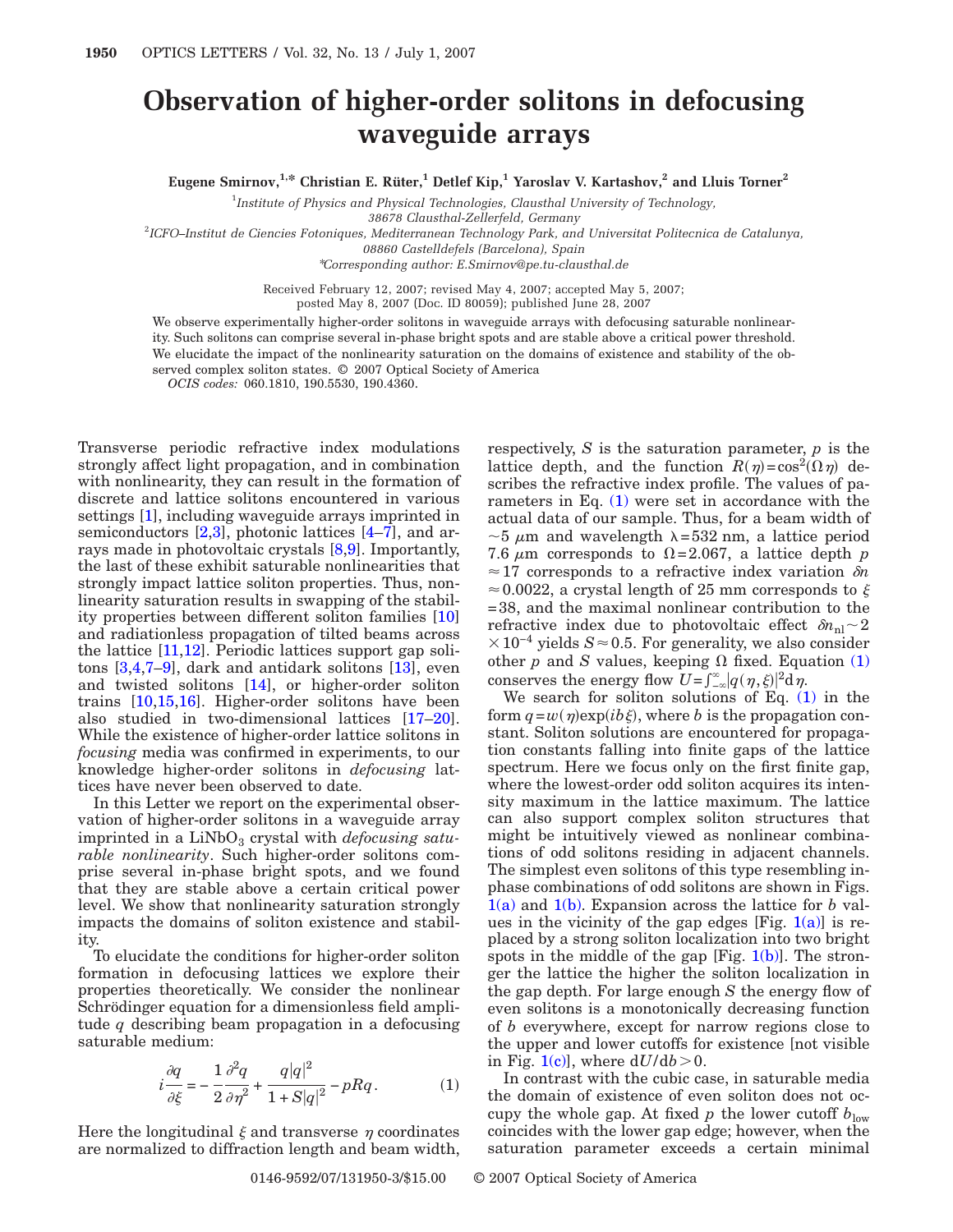<span id="page-1-0"></span>

 $=11.34$  and (b)  $b=10$  at  $p=17$  and  $S=0.5$ . (c) Energy flow versus propagation constant at *p*=17. (d) Domains of existence for even solitons on the  $(S,b)$  plane at  $p=17$  and (e) on the  $(p, b)$  plane at  $S = 0.5$ . The (red dashed) curve in (d) indicates the upper border of the stability domain. (f) Real part of perturbation growth rate versus propagation constant at *p*=17, *S*=0.5.

value ( $S_m \approx 0.12$  for  $p=17$ ) the cutoff  $b_{\text{low}}$  increases with *S*. Similarly, the upper cutoff  $b_{\text{upp}}$  always amounts to smaller values than the upper gap edge but approaches it as  $S\rightarrow 0$ . With increasing *S* the cutoff *b*upp decreases, so that at a certain critical value of *S* ( $S_{cr}^{\text{Tr}} \approx 1.74$  for *p*=17) the domain of existence of even solitons shrinks [Fig.  $1(d)$ ]. This is in contrast with the existence domain for usual odd solitons, which never vanishes with increasing *S*. The width of the existence domain for even solitons in the plane  $(p, b)$  decreases with decreasing  $p$  and shrinks completely when *p* decreases below a critical value  $(p_{cr})$  $\approx$  7.23 for *S*=0.5). Thus, too-shallow lattices cannot support even solitons. In deep lattices the upper cutoff  $b_{\text{upp}}$  gradually approaches the upper gap edge, while  $b_{\text{low}} \approx b_{\text{upp}} - 1/S$ . Soliton localization in the vicinity of cutoffs is determined by the location of  $b_{\text{low}}$ or  $b_{\text{upp}}$  inside the gap.

Linear stability analysis indicates that even solitons are stable for high enough energy flows, when  $b_{\rm low}$   $<$   $b$   $<$   $b_{\rm cr}$ . The critical propagation constant for stabilization is depicted by the (red dashed) curve in Fig.  $1(d)$ . We found only a domain of oscillatory insta-

bility near the upper cutoff for existence (at  $b_{cr}$   $\lt b$ **<sub>upp</sub>), where a perturbation may cause the decay of** an even soliton into an odd one, and very narrow domains of exponential instability in the regions adjacent to cutoffs where  $dU/db \ge 0$ . In Fig. [1\(f\)](#page-1-0) we plot the dependence of real part  $\delta_r$  of perturbation growth rate  $\delta = \delta_r + i \delta_i$  on the propagation constant, where one can clearly see that  $\delta_r$  vanishes at  $b = b_{cr}$ . The maximal growth rate decreases with *S*, so that close to  $S_{cr}$ the domain of instability vanishes. Importantly, stable combinations of multiple in-phase odd solitons that feature properties similar to those of even solitons are possible, too. Thus, defocusing optical lattices allow the formation of stable extended soliton trains.

To confirm this prediction experimentally, we used a 25 mm long waveguide array with a period of 7.6  $\mu$ m fabricated in copper-doped LiNbO<sub>3</sub>. The fabrication procedure of such arrays, consisting of about 250 channels, has been described in detail elsewhere [\[8\]](#page-2-5). In our setup, a CW frequency-doubled  $\text{YVO}_4$  laser,  $\lambda = 532$  nm, illuminates an amplitude mask containing two circular holes, which are imaged onto the sample input facet to excite two adjacent in-phase channels of the array. Alternatively, a single focused Gaussian beam can be used for simultaneous inphase excitation of two or three channels, where the width of this beam is adjusted with the help of a cylindrical lens in front of the microscope lens used for incoupling. The output patterns on the sample end facet are imaged onto a CCD camera.

Fig. 1. (Color online) Profiles of even solitons with (a) *b* In Fig. [2\(a\)](#page-1-1) linear discrete diffraction of light from

<span id="page-1-1"></span>

Fig. 2. (Color online) Experimental observation of discrete diffraction, an even soliton, and a three-soliton train. Experimental images at the output crystal face are superimposed on the theoretical plots, showing the propagation dynamics inside the crystal. (a) Discrete diffraction in the linear regime. (b) Excitation of an even soliton with two Gaussian beams with amplitude *A*=5 and width *W*=0.5 launched into adjacent channels. (c) Excitation of such a soliton by a single beam with *A*=5 and *W*=1 launched in between channels. (d) Excitation of a three-soliton train with a broad super-Gaussian beam with *A*=5 and *W*=2.3. In all cases  $p=17$  and  $S=0.5$ .